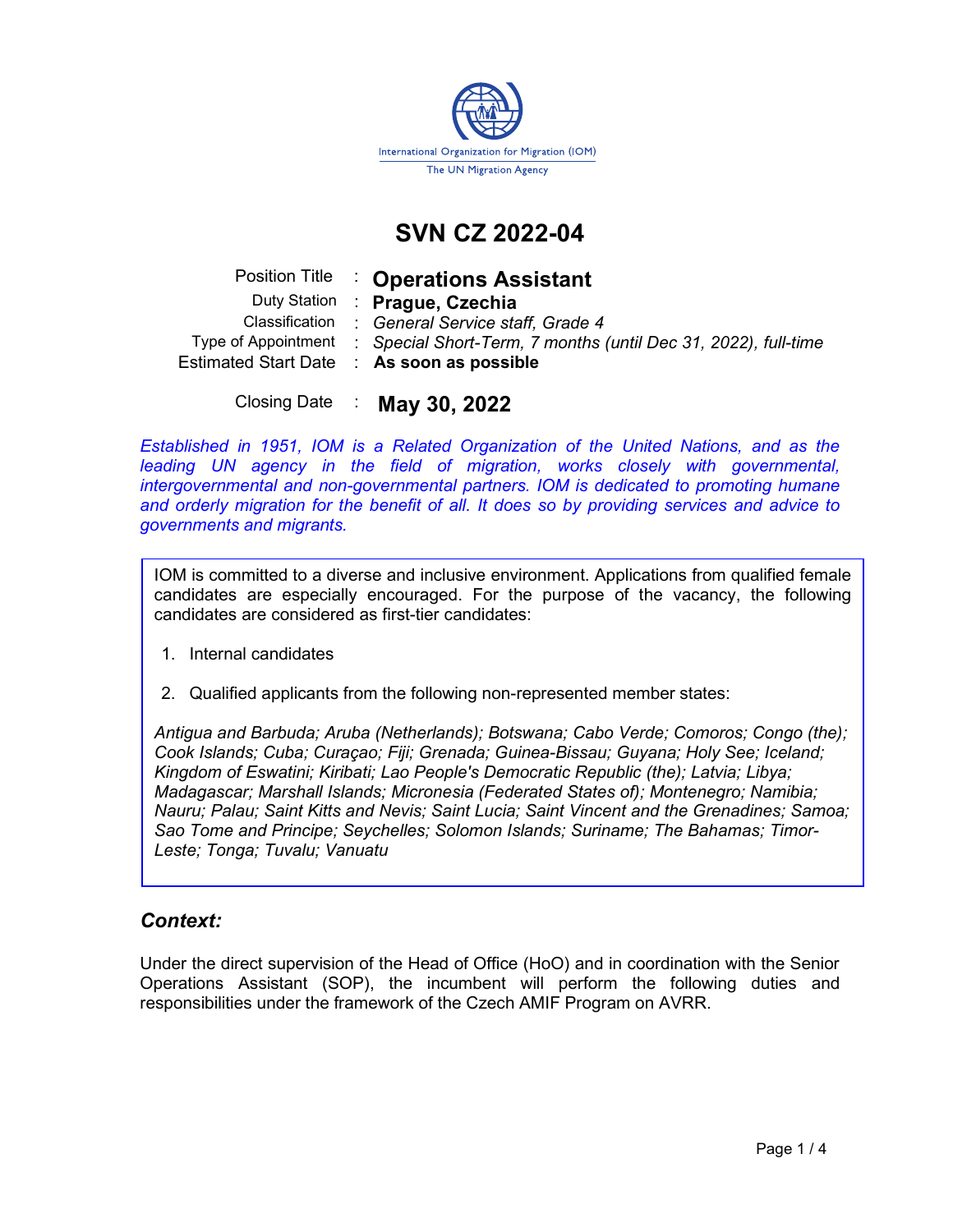# Core Functions / Responsibilities:

- 1. Under the framework of the Czech AMIF Program on AVRR reviews and processes applications for AVRR and 3rd country migration; to this effect obtains necessary information and/or documents from applying entities or migrants; conducts in-person interviews with program beneficiaries;
- 2. Checks if applicants have already received benefits through the program in the past, ascertains the case-related medical clearance; coordinates with the police and/or airport services for any special pre-departure arrangements; compiles and maintains case files according to the rules and regulations of the program;
- 3. Provides specific information on bookings and special arrangements e.g. escorts or medical clearances, to AVRR applicants and/or applying entities; obtains and processes flight bookings or ground transportation, checks and verifies best routings and fares, obtains up-to-date information regarding travel documents, transit requirements en-route and exit/entry regulations;
- 4. Generates and verifies confirmations of AVRR and Reintegration, including additional financial assistance in the IOM computer system MiMOSA and forwards these to the respective applying entity;
- 5. Coordinates any requirements for special vulnerable migrants (victims of trafficking, unaccompanied minors, necessary medical assistance to individual returnees enroute to and upon arrival in the country of destination;
- 6. Initiates and, if necessary, coordinates with other IOM Missions on special operational requirements including reintegration assistance in the country of destination and follows the guidelines to ensure a smooth AVRR and/or 3rd country migration to specific countries.
- 7. Provides general guidance on AVRR procedures and requirements to applying Social Welfare and local entities, foreigner's offices, NGOs and/or potential migrants;
- 8. Verifies payment of airline invoices and forwards them to Finance department for further processing, clarifies with Finance any invoicing related queries;
- 9. Provides direct assistance and accompaniment at the airport, when necessary;
- 10. Verifies and checks additional costs due to cancellations, no-shows, re-bookings before forwarding to the Finance department and liaisons/coordinates possible action with applying entities if necessary;
- 11. Monitors and evaluates on regular basis the status all the AVRR cases;
- 12. Perform other duties as may be assigned.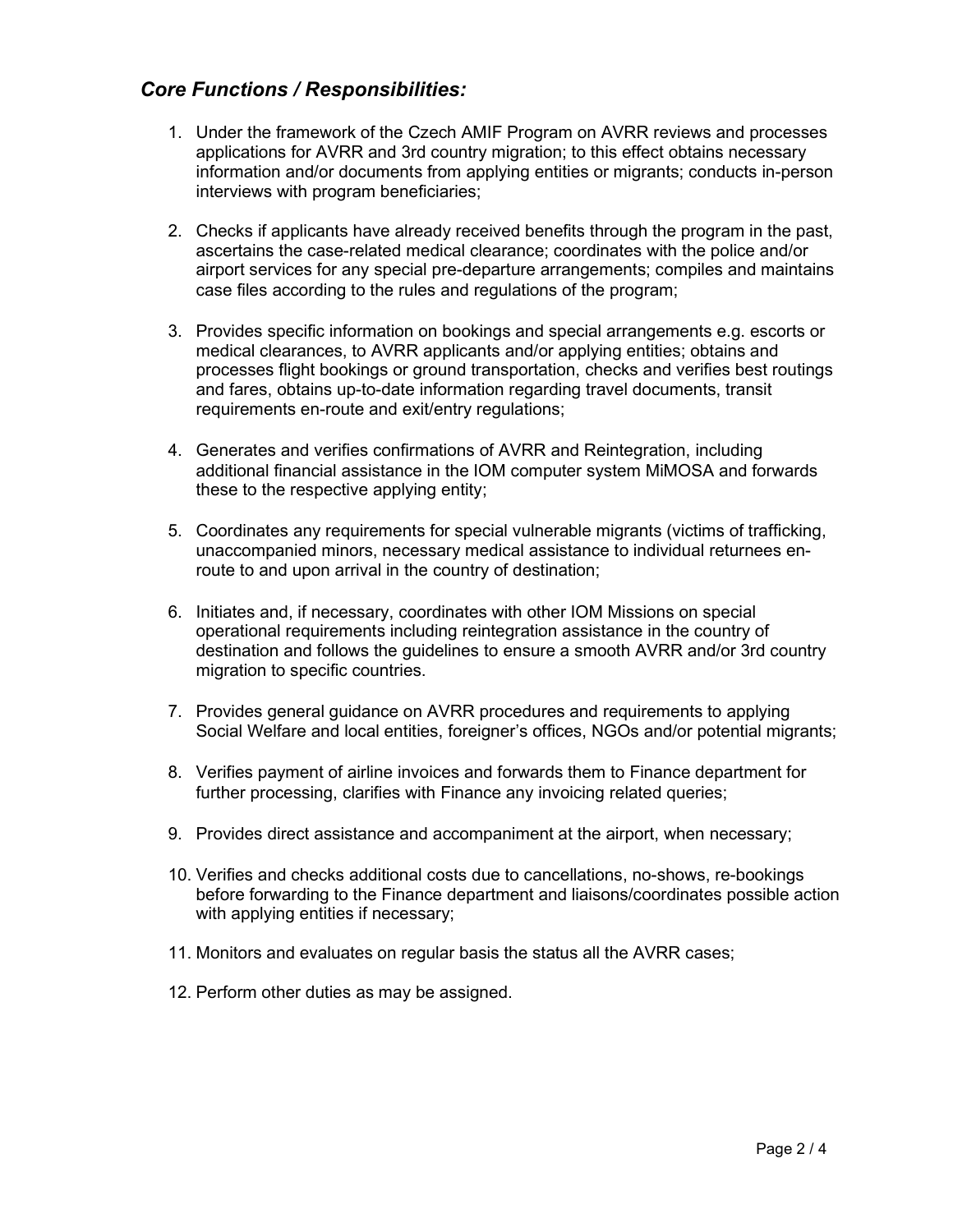# Required Qualifications and Experience

## **Education**

- Bachelor´s degree in Public Administration, Political or Social Sciences or a related field from an accredited academic institution with 2 years of relevant professional experience; or,
- Completed secondary/high school education with 4 years of relevant professional experience.

## **Experience**

- Minimum 2 years' experience in direct assistance, or another relevant areas.
- Experience in liaising with governmental authorities, other national/international institutions, or, NGOs,
- Experience of regional issues in migration a distinct advantage.

### Languages

Fluency in both English and Czech is required. Additional knowledge of Russian and/or South-Eastern European and/or Central Asian language will be considered as advantage.

## Required Competencies

### Values

- Inclusion and respect for diversity: respects and promotes individual and cultural differences; encourages diversity and inclusion wherever possible.
- Integrity and transparency: maintains high ethical standards and acts in a manner consistent with organizational principles/rules and standards of conduct.
- Professionalism: demonstrates ability to work in a composed, competent and committed manner and exercises careful judgment in meeting day-to-day challenges.

### Core Competencies – behavioural indicators level 2

- Teamwork: develops and promotes effective collaboration within and across units to achieve shared goals and optimize results.
- Delivering results: produces and delivers quality results in a service-oriented and timely manner; is action oriented and committed to achieving agreed outcomes.
- Managing and sharing knowledge: continuously seeks to learn, share knowledge and innovate.
- Accountability: takes ownership for achieving the Organization's priorities and assumes responsibility for own action and delegated work.
- Communication: encourages and contributes to clear and open communication; explains complex matters in an informative, inspiring and motivational way.